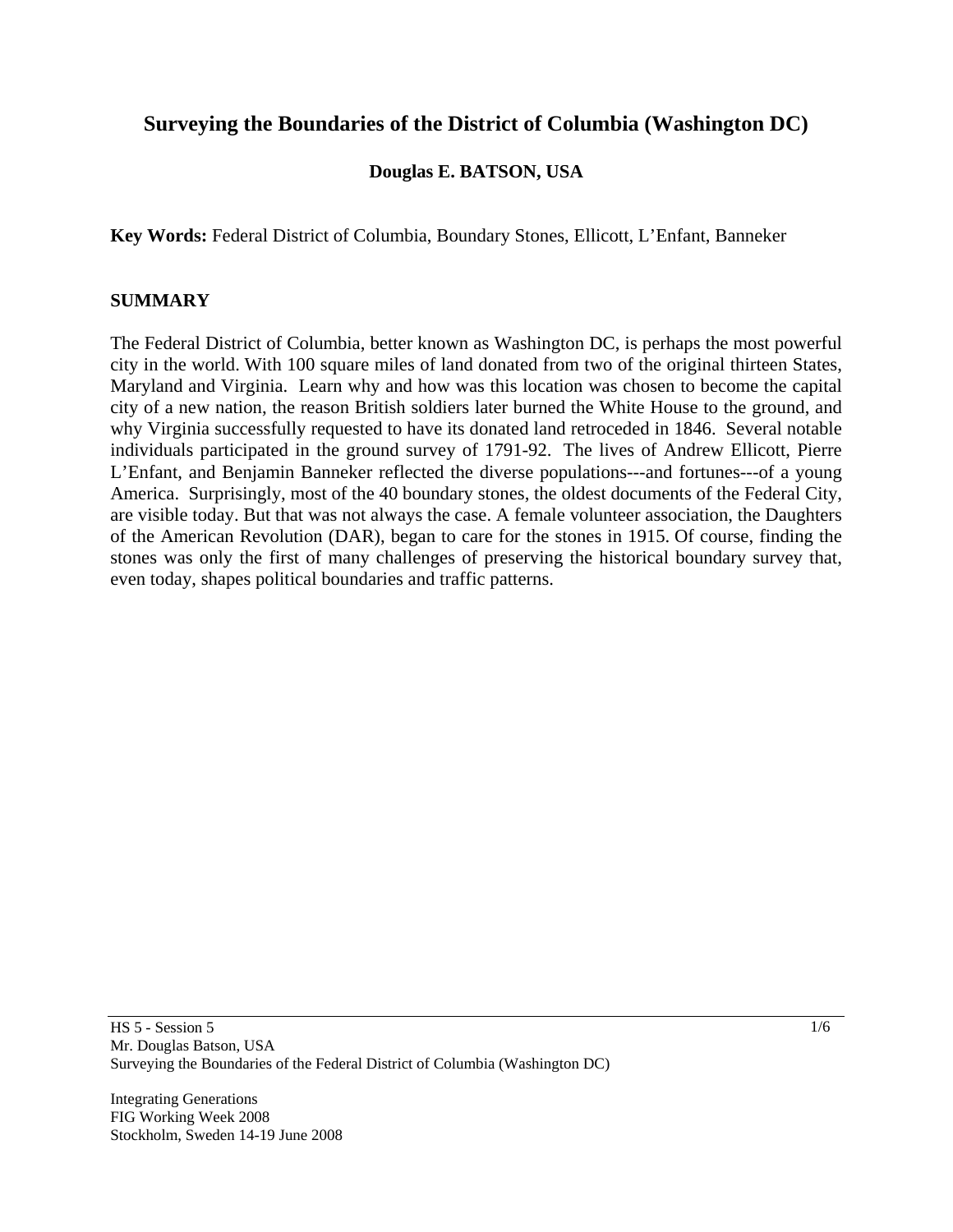# **Surveying the Boundaries of the District of Columbia (Washington DC)**

## **Douglas E. BATSON, USA**

## **INTRODUCTION**

#### **Early History of Washington DC**

After winning its independence from Great Britain in 1783, several of the 13 original United States wanted the prestige of hosting the new nation's capital city. In 1787, the newly ratified U.S. Constitution provided for a 100 square mile land parcel along the Potomac River for the seat of the Federal government. Nearly equidistant between Georgia and Massachusetts, the states of Virginia and Maryland gladly offered parcels, which included the existing port cities of Alexandria (VA) and Georgetown (MD). The first U.S. President, George Washington, selected a questionable, swampy location, but one conveniently located 18 km from his Virginia plantation at Mount Vernon.

To celebrate the 300th [anniversary](http://en.wikipedia.org/wiki/Anniversary) of Columbus' first voyage to the [Americas](http://en.wikipedia.org/wiki/Americas) in [1492](http://en.wikipedia.org/wiki/1492), "the [Territory](http://en.wikipedia.org/wiki/Territory_%28country_subdivision%29) of Columbia's" name and diamond shape were determined. At the time, Columbia was a popular poetic name for the first independent nation in the Americas. Also in 1792, the [Columbia River](http://en.wikipedia.org/wiki/Columbia_River), flowing from the Rocky Mountains into the Pacific Ocean, received its name. In [1786,](http://en.wikipedia.org/wiki/1786) the capital of [South Carolina](http://en.wikipedia.org/wiki/South_Carolina) moved inland from colonial Charleston to Columbia. Of course, a South American nation took that name formerly in 1819, and use of the name to refer to the United States declined. But thanks to the Columbia Broadcasting Company and Columbia Pictures, the female personification of America is, even today, recognizable in cinemas worldwide.

President Washington appointed Andrew Ellicott to survey the area and employed Pierre Charles L'Enfant, a French military engineer, to design the plan of the Federal city. The lives of Ellicott, L'Enfant, and Benjamin Banneker reflect the diverse populations---and fortunes---of a young America. In 1791-92, the Ellicott survey team placed 40 boundary stones around the perimeter of the District of Columbia, one at each mile, beginning at the southern tip of the diamond in Alexandria, and working clockwise.

From there, Ellicott's team embarked on a 40-mile journey that took nearly

 two years. They created the boundary lines of the capital by clearing 6.5 meters of land on each side of the boundary and setting a uniquely marked stone at each mile interval. On each stone, the side facing the District of Columbia displayed the inscription "Jurisdiction of the United States" and a mile number. The opposite side said either "Virginia" or "Maryland," as appropriate. The third and fourth sides displayed the year in which the stone was placed (1791 for the 14 Virginia stones and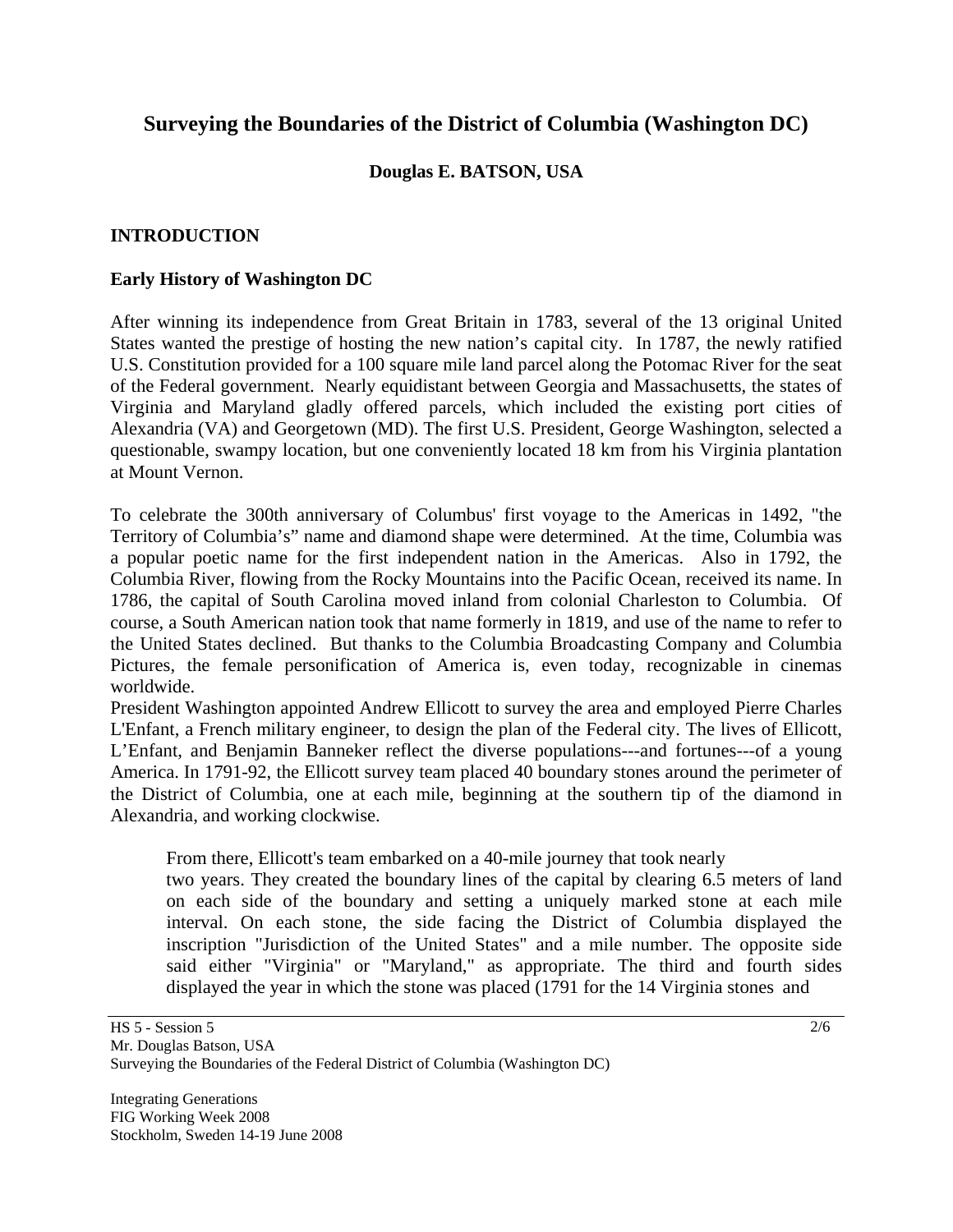1792 for the 26 Maryland stones) and the magnetic compass variance at that place (Boundary Stones, 2007).

Clearing this densely wooded and hilly terrain with axes and saws was exceedingly painstaking work. One need not wonder that the first  $19<sup>th</sup>$  century road leading west, the Leesburg Turnpike, would take advantage of this clearing. The nearly straight road is a major traffic artery today and forms the boundary between the Virginia counties of Arlington and Fairfax. And, the new road was urgently needed when President James Madison and the U.S. Congress evacuated Washington in the face of an approaching British Army, relocating 60 km west to Leesburg and safety.

 In August 1814, during the War of 1812, British forces invaded and burned the Capitol, the President's House, and other public buildings. These were rebuilt within five years, but for a long time, Washington remained a rude, rough city. In 1842, English author Charles Dickens described it as a "monument raised to a deceased project," consisting of "spacious avenues that begin in nothing and lead nowhere." At the request of its residents, the Virginia portion was retroceded in 1846, thus confining the federal district to the eastern shore of the Potomac [\(District of](http://www.city-data.com/states/District-of-) Columbia History 2007).

Reasons for the retrocession were twofold. First, in a compromise, Congress approved then President Washington's selected location so near to his home with the caveat that no public buildings would be erected on the Virginia side of the Potomac River. Fifty years later the Virginia side remained a swampy wilderness, an area increasingly expensive for the city to maintain. Second, changing attitudes about slavery in  $19<sup>th</sup>$  century America caused rumors to swirl that the Federal District would outlaw slavery. This, in fact, did occur in 1850. Fearing the loss of their property, slaveholders on the Virginia side agitated for the retrocession of the parcel to the State of Virginia, where their chattel would be secure (until Abraham Lincoln's Emancipation Proclamation of 1863).

## **Three Men, Three Destinies**

**Andrew Ellicott** the premier [surveyor](http://en.wikipedia.org/wiki/Surveyor_%28surveying%29) in early American history. In addition to surveying the boundaries of the [District of Columbia,](http://en.wikipedia.org/wiki/Washington%2C_D.C.) Ellicott extended the British colonial survey of the [Mason-Dixon line](http://en.wikipedia.org/wiki/Mason-Dixon_line) westward, which became, in the mid  $19<sup>th</sup>$  Century, the dividing line between slave (southern) and northern (free) states. He instructed [Meriwether Lewis](http://en.wikipedia.org/wiki/Meriwether_Lewis) on surveying methods prior to the latter's epic two year journey, with William Clark, that gave the United States a gigantic territorial claim westward. Earlier, the "Ellicott Line" (80°31'12"West Longitude) had become the baseline for the surveys of the [Northwest Territory,](http://en.wikipedia.org/wiki/Northwest_Territory) the beginning of the Public Lands Survey System (PLSS). The PLSS survey is "the first mathematically designed system and nationally conducted [cadastral](http://en.wikipedia.org/wiki/Cadastre) survey in any modern country" and is "an object of study by public officials of foreign countries as a basis for land reform" (Mendinghall, 1974). Ellicott later became a professor of mathematics at the U.S. Military Academy at [West Point](http://en.wikipedia.org/wiki/United_States_Military_Academy).

HS 5 - Session 5 Mr. Douglas Batson, USA

Surveying the Boundaries of the Federal District of Columbia (Washington DC)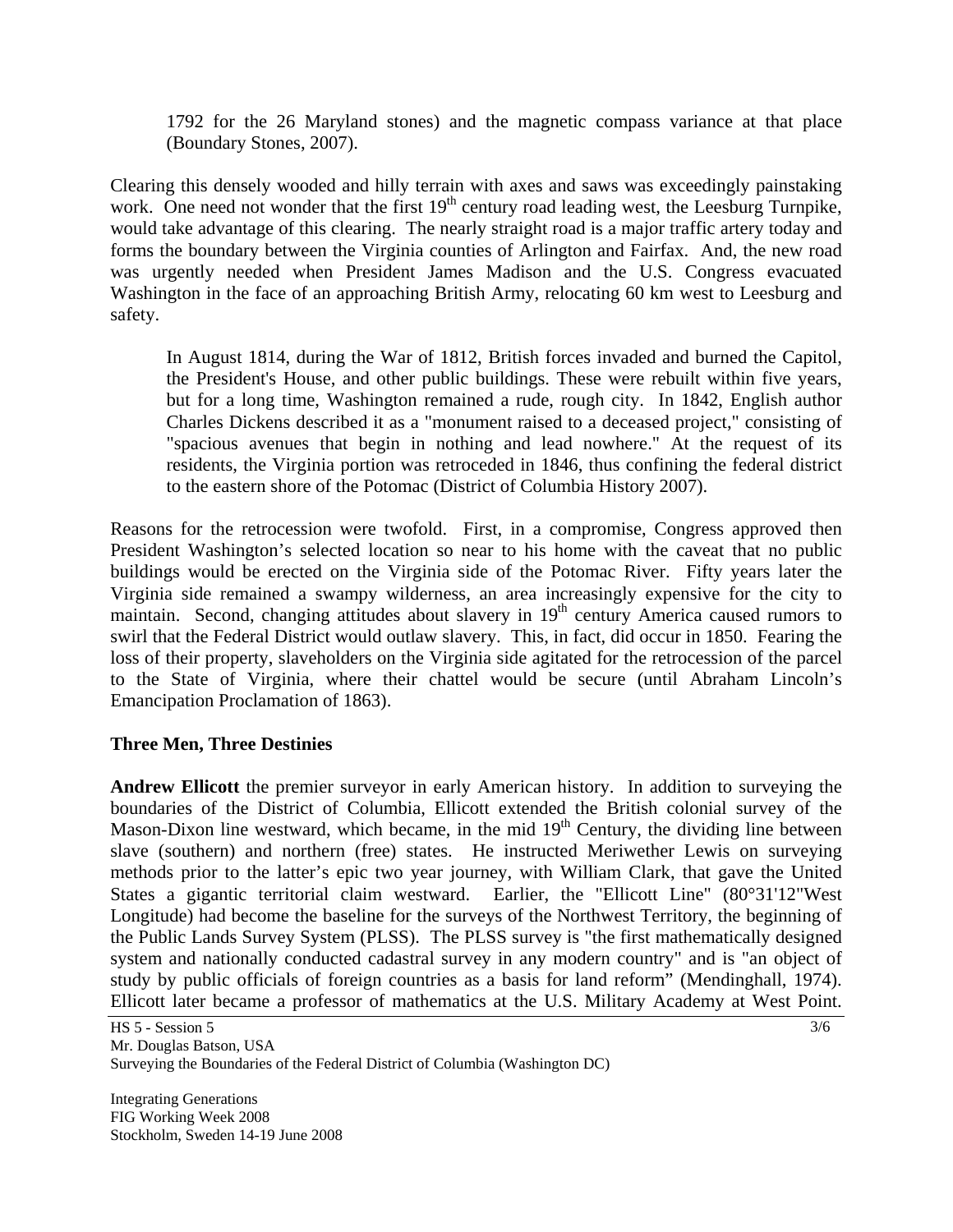Ellicott City, Maryland, near Baltimore, is a trendy boutique town today. Andrew Ellicott's forefathers opened a mill there in the  $18<sup>th</sup>$  century; in the 19th century the town became a significant commercial center on the Baltimore and Ohio Railroad.

**Pierre L'Enfant**. A Parisian by birth, L'Enfant moved to [America in 1777, and fought with the](http://en.wikipedia.org/wiki/Thirteen_Colonies)  [Marquis de Lafayette for American independence.](http://en.wikipedia.org/wiki/Thirteen_Colonies) His engraved design of his Washington DC city plan was submitted late, and because he constantly quarreled with his supervisors, President [Washington](http://en.wikipedia.org/wiki/George_Washington) dismissed L'Enfant in [1792.](http://en.wikipedia.org/wiki/1792) None other than Andrew Ellicott continued the planning of Washington DC. L'Enfant was not paid for his work and fell into disgrace, spending the rest of his life trying to persuade Congress him back wages. Although offered a position as [Professor](http://en.wikipedia.org/wiki/Professor) of Engineering at [West Point](http://en.wikipedia.org/wiki/United_States_Military_Academy) in 1812, he declined it. L'Enfant died in poverty in 1825 (Stewart, 1899). A century later L'Enfant's contributions were finally recognized. He was reburied in [Arlington National Cemetery](http://en.wikipedia.org/wiki/Arlington_National_Cemetery) and honored with a monument that included his city design. Washington's busiest subway station, the junction of four of the five Washington Metro lines, is at L'Enfant Plaza,

**Benjamin Banneker** was a free black man whose intellectual curiosity was surpassed only by passion for civil rights. At age 21, Banneker saw a pocket watch owned by the uncle of the surveyor [Andrew Ellicott,](http://en.wikipedia.org/wiki/Andrew_Ellicott) also named Andrew. He was so amazed by it that Ellicott gave it to him. Banneker spent days taking it apart and reassembling it. This event changed his life, and he became a watch and clockmaker. One customer was Andrew's brother [Joseph Ellicott,](http://en.wikipedia.org/wiki/Joseph_Ellicott) who needed an extremely accurate timepiece to make astronomical calculations. Joseph Ellicott was so impressed with Banneker that he lent the young man books on [mathematics](http://en.wikipedia.org/wiki/Mathematics) and [astronomy](http://en.wikipedia.org/wiki/Astronomy). The self-educated Banneker's scientific achievements and anti-slavery vision of social justice and equity merged in *Benjamin Banneker's Almanac.* He wrote to then [Secretary of State](http://en.wikipedia.org/wiki/Secretary_of_State) and [author](http://en.wikipedia.org/wiki/Author) of the [Declaration of Independence,](http://en.wikipedia.org/wiki/United_States_Declaration_of_Independence) [Thomas Jefferson,](http://en.wikipedia.org/wiki/Thomas_Jefferson) a plea for justice for African-Americans, calling on the colonists' personal experience as "slaves" of [Britain](http://en.wikipedia.org/wiki/Kingdom_of_Great_Britain), and quoting Jefferson's own words. Jefferson replied to Banneker asserting his own interest in the advancement of the equality of America's black population. Jefferson also forwarded a copy of Banneker's *Almanac* to the French Academy of Sciences in Paris.

 What made Banneker's *Almanacs* innovative --- aside from the fact that they were produced by a black man in an age when African Americans were considered incapable of scientific, mathematical or literary accomplishment --- was the inclusion of commentaries, literature, and fillers that had a political and humanitarian purpose (Public Broadcasting Company, 2007).

Two parks, one in the District of Columbia, and another in the City of Falls Church, Virginia, honor Benjamin Banneker today.

HS 5 - Session 5 Mr. Douglas Batson, USA Surveying the Boundaries of the Federal District of Columbia (Washington DC)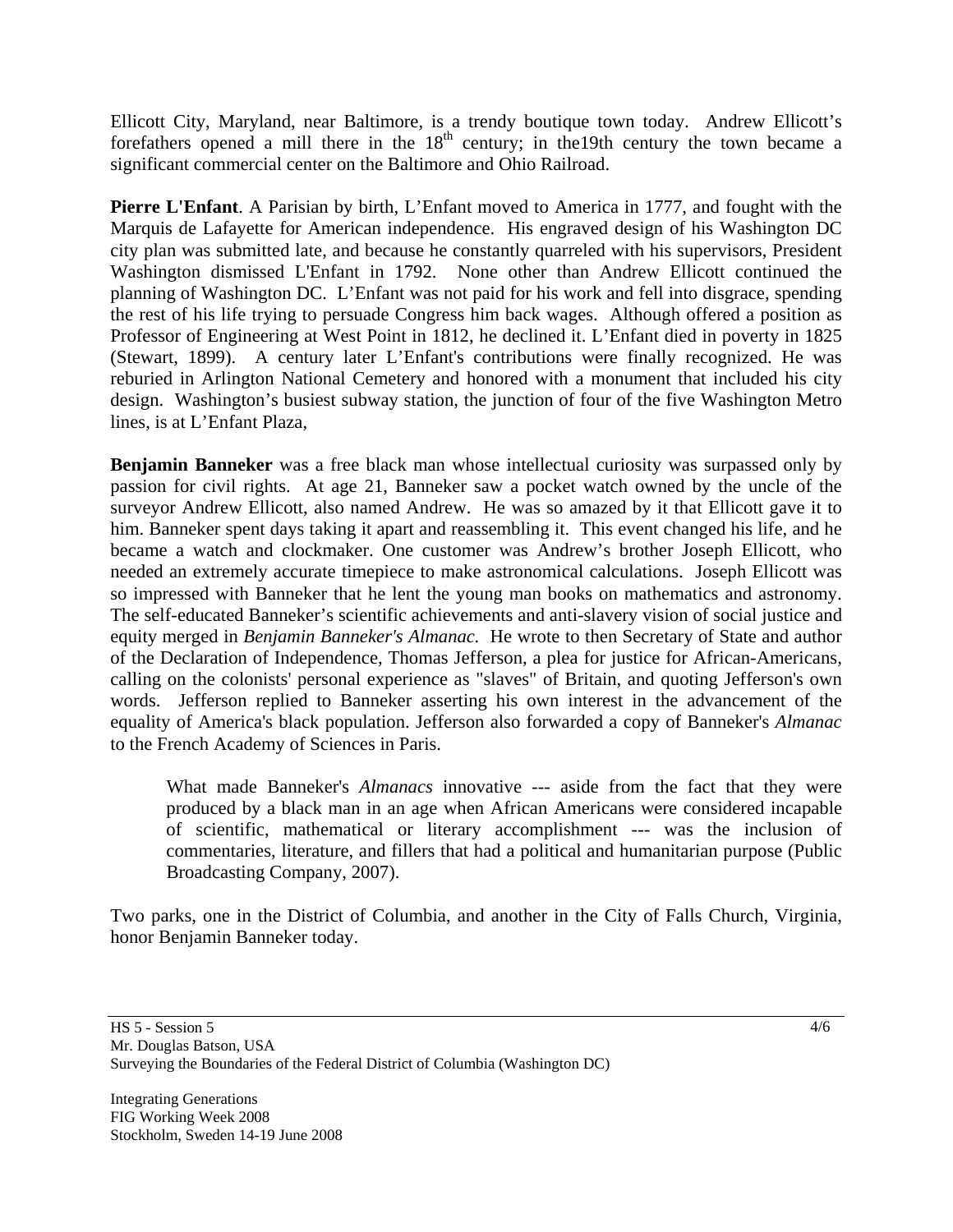### **The Daughters of the American Revolution (DAR)**

Over the next century, the condition of DC historic boundary markers deteriorated due to neglect and a lack of concern. Many of these stones had been buried or destroyed. In 1915, the Washington DC chapter of the Daughters of the American Revolution (DAR), a nationwide women's association, voluntarily assumed the responsibility of protecting the boundary stones by erecting an iron cage around each one with the following ethos:

 That the DC DAR take up for part of their patriotic work for the year, the preservation and protection of the old boundary stones on which are recorded the oldest records of the District, by placing an iron fence around each stone, to be done by Chapter or individually (DAR, 2008).

Over the last century, DAR members, in the great tradition of American volunteerism, have performed maintenance on these oldest of Federal monuments.

### **CONCLUSION**

Today, the DC Chapter of the DAR continues to preserve these historical monuments and to create public awareness of their importance. Although several have been moved or replaced, 38 of the original 40 boundary stones are still located in or near their original locations selected by Andrew Ellicott and the nearly 60-year-old Benjamin Banneker. After many construction delays, Washington DC opened for business as the capital of the United States in 1800. Sadly, George Washington had passed away in December 1799. John Adams was ending his term as America's second president when he moved into the White House in the summer of 1800. Eight months later Thomas Jefferson occupied the Oval Office and had his personal secretary, Meriwether Lewis, train in surveying under Andrew Ellicott. By 1806, Lewis' exploration and surveying of the vast western lands that drain into the Mississippi River, known as the Louisiana Purchase which doubled the size of the United States, and created a century-long demand for public surveying.

#### **REFERENCES**

Boundary Stones of the District of Columbia, 2007, [http://www.boundarystones.org/.](http://www.boundarystones.org/)

The Daughters of the American Revolution, Washington DC Chapter, 2008, http://www.dcdar.org/BoundaryStones.htm.

District of Columbia History, 2007, [http://www.city-data.com/states/District-of-Columbia-](http://www.city-data.com/states/District-of-Columbia-History.html)[History.html.](http://www.city-data.com/states/District-of-Columbia-History.html)

Mendinghall, J. 1974, [Beginning Point of the U.S. Public Land Survey,](http://pdfhost.focus.nps.gov/docs/NHLS/Text/66000606.pdf) National Park Service.

HS 5 - Session 5 Mr. Douglas Batson, USA Surveying the Boundaries of the Federal District of Columbia (Washington DC)